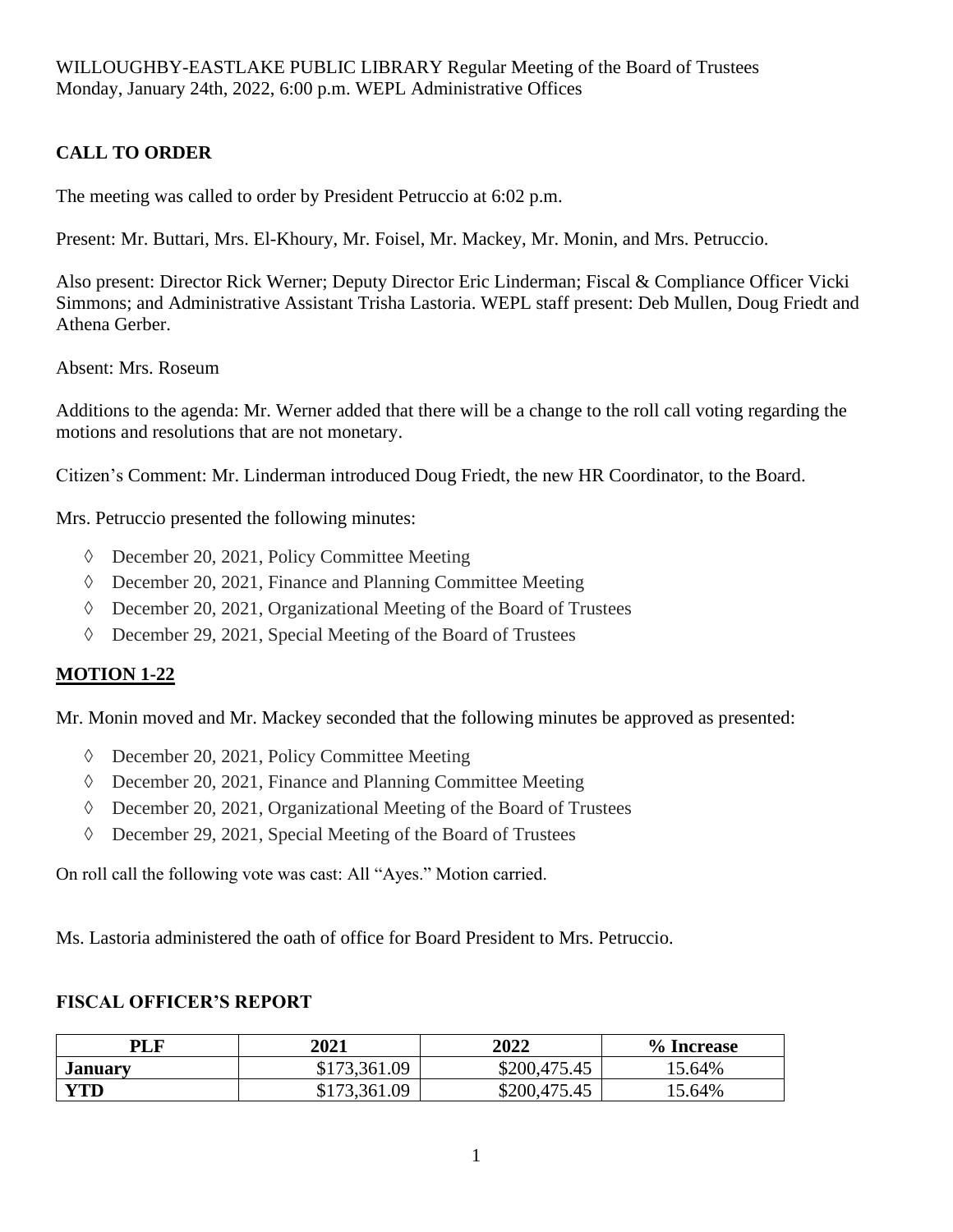### **MOTION 2-22**

Mr. Buttari moved and Mr. Monin seconded that the Board approve the December 2021 Fiscal Officer's report:

| DECEMBER LIST OF BILLS PAID:  | \$443,132.20 |
|-------------------------------|--------------|
| DECEMBER FINANCIAL STATEMENT: | YTD          |

|                                            | <b>RECEIPTS</b> | <b>EXPENDITURES</b> | <b>BALANCES</b> |
|--------------------------------------------|-----------------|---------------------|-----------------|
| General Fund                               | \$7,561,607.21  | \$7,642,495.96      | \$1,089,122.59  |
| Grants                                     | \$0.00          | \$0.00              | \$0.00          |
| Corona Virus Relief<br>Fund Public Library | \$1.61          | \$11,035.22         | \$0.00          |
| Capital Projects Fund                      | \$1,932,080.21  | \$1,146,265.93      | \$2,518,162.11  |
| Building Construction                      | \$0.00          | \$0.00              | \$0.00          |
| Computer Information                       | \$22,500.00     | \$29,725.50         | \$52,454.07     |
| Eastlake Coal Plant                        | \$0.00          | \$0.00              | \$0.00          |
| Worrallo Fund                              | \$7.62          | \$830.67            | \$14,414.94     |
| <b>TOTALS</b>                              | \$9,516,196.65  | \$8,830,353.28      | \$3,674,153.71  |
| <b>DECEMBER INVESTMENTS</b>                | \$3,220,202.25  |                     |                 |

On roll call the following vote was cast:

Mr. Buttari "Yes", Mrs. El-Khoury "Yes", Mr. Foisel "Yes", Mr. Mackey "Yes", Mr. Monin "Yes", Mrs. Petruccio "Yes", Mrs. Roseum "Absent". Motion carried.

### **COMMITTEE REPORTS**

**AUDIT (Roseum**, Buttari, El-Khoury, Paul Tyler, citizen) *did not meet*

**BUILDINGS (Monin,** Buttari, Foisel) *did not meet Committee meeting planned for January 27th at 4:00 at Eastlake Library*

#### **FINANCE AND PLANNING (Foisel**, Mackey, Roseum)

Mr. Foisel stated that the Committee met prior to this meeting to discuss the 2020 Permanent Budget and is recommending for approval.

### **MOTION 3-22**

Mr. Foisel moved and Mr. Monin seconded that the Board approve the 2022 Permanent Budget as presented.

On roll call the following vote was cast:

Mr. Buttari "Yes", Mrs. El-Khoury "Yes", Mr. Foisel "Yes", Mr. Mackey "Yes", Mr. Monin "Yes", Mrs. Petruccio "Yes", Mrs. Roseum "Absent". Motion carried.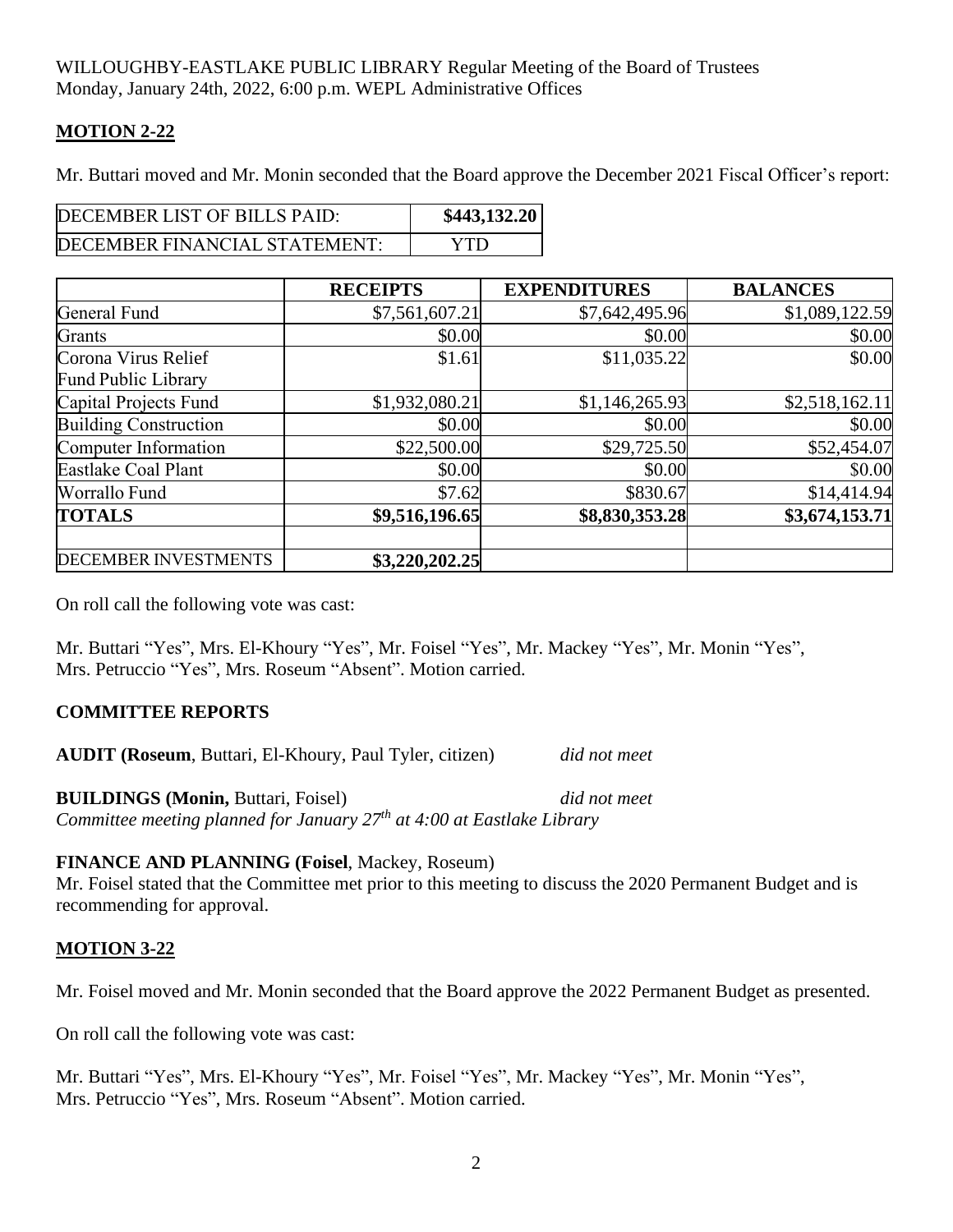### **RESOLUTION 4-22**

Mr. Buttari moved and Mr. Mackey seconded that the Board approve the use of 2022 Library funding to pay for staff recognition activities, events, and awards.

On roll call the following vote was cast:

Mr. Buttari "Yes", Mrs. El-Khoury "Yes", Mr. Foisel "Yes", Mr. Mackey "Yes", Mr. Monin "Yes", Mrs. Petruccio "Yes", Mrs. Roseum "Absent". Motion carried.

**PERSONNEL (**El-Khoury, Mackey, Roseum) *did not meet*

### **MOTION 5-22**

Mr. Monin moved and Mr. Buttari seconded that the Board approve the Personnel Actions Report as presented.

On roll call the following vote was cast: All "Ayes." Motion carried.

**POLICY (Buttari**, Monin, El-Khoury) *did not meet*

### **ADMINISTRATION REPORT**

#### **MOTION 6-22**

Mr. Mackey moved and Mr. Buttari seconded that the Board accept the list of gifts from July through December 2021.

On roll call the following vote was cast: All "Ayes." Motion carried.

#### **RESOLUTION 7-22**

Mr. Monin moved and Mr. Mackey seconded that the Board approve the Coronavirus Public Health Challenge resolution

On roll call the following vote was cast: All "Ayes." Motion carried.

## **Director's Report/Rick Werner**

#### **Eastlake Library Renovation**

The GPD staff, under the coordination of Jason Nolde and Michelle Tomei, continues to make progress on the design process for the renovation of the Eastlake Library.

1. Jason has been working with Dave Menn, the City of Eastlake's Chief Building Official, to secure the necessary approval for the exterior changes to the Library. We are hoping to have official and final approval in February.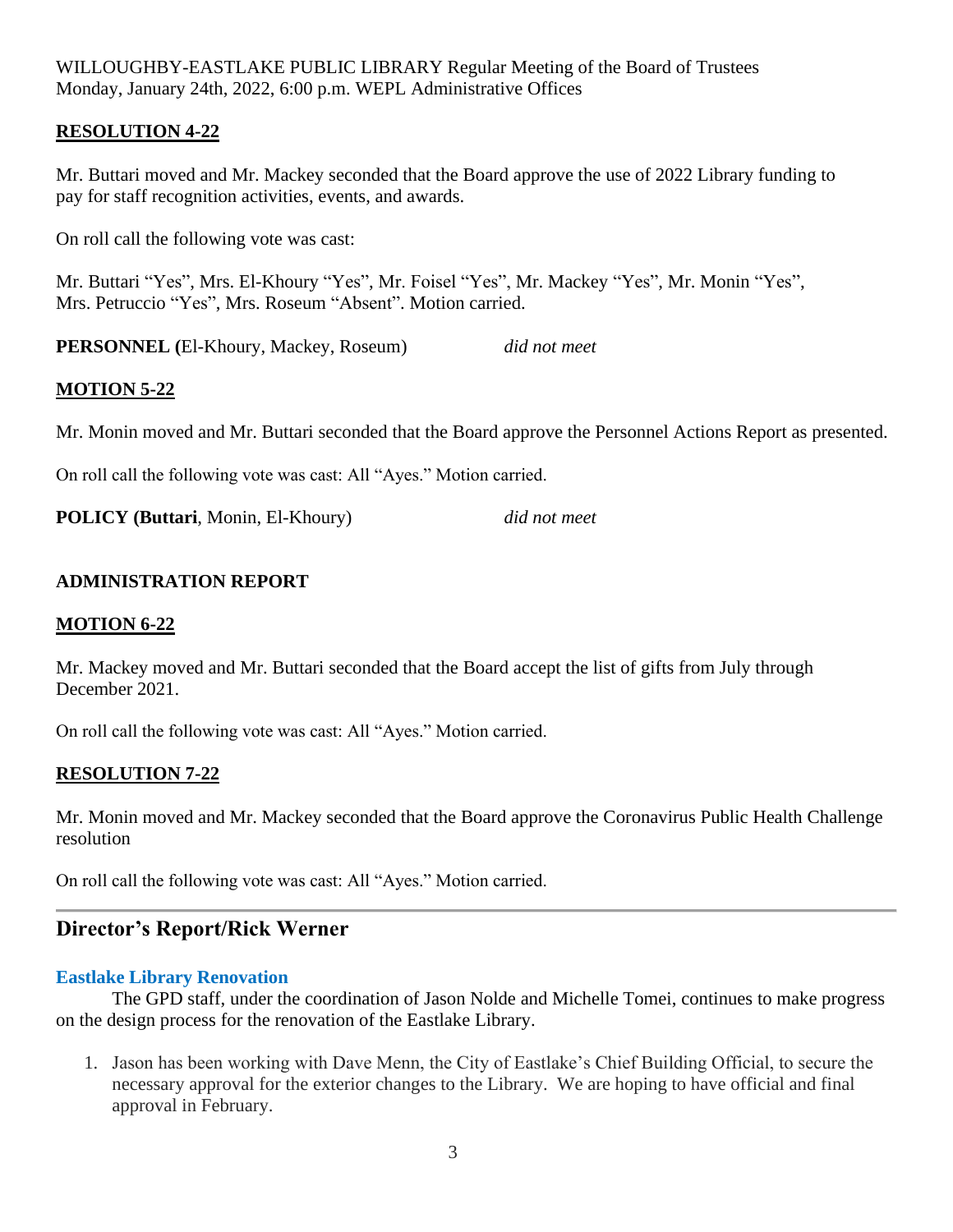- 2. Surveyors have competed their exterior work at the Library. GPD is incorporating the survey findings into the design plans.
- 3. The GPD staff have begun the interior design process. They will have a presentation for the Library Board and staff to review the week of January 24.
- 4. We are hoping to hold a Buildings Committee meeting on the afternoon of either Thursday, January 27, or Friday, January 28 so that Jason and colleagues can present their latest version of the overall design as well as the interior design options. I will email the Board to determine if we can hold the Committee meeting on either of those days.
- 5. Amy Winter and I have been working with Jason and Michelle to schedule a public meeting at the Eastlake Library to gather input from patrons about the Library design. We are tentatively planning that meeting for Thursday, February 17, at 6:00 pm. I will share more information about that meeting with the Board closer to the event. We also hope to make a short presentation at a City of Eastlake City Council meeting in February.
- 6. Based on the current project timeline, we are anticipating that the bidding documents should be ready for consideration at the March 21<sup>st</sup> Board meeting.

#### **COVID Update**

We continue to monitor the COVID public health environment in Lake County and Northeast Ohio. With the seeming slowdown of new Omicron infections in the region, some of the public libraries that had limited in-person services (i.e., Cleveland Public Library and Cuyahoga County Public Library) have recommenced full operations in the last week.

We have had recent discussions with Library staff about WEPL's COVID response at the January  $7<sup>th</sup>$ staff Zoom meeting and the January 11<sup>th</sup> meeting of the Labor Management Safety Committee that includes bargaining unit representation. Given the current COVID situation, we do not see the need to impose further public service restrictions at this time. We expect that the children's programming that went fully virtual for the month of January will return to a combination of in-person and virtual approaches in February.

The Ohio Department of Health recently announced its plans to restart shipments of COVID tests to public libraries across Ohio. We have a request into ODH for 2,500 tests. We have used social media and the Library website to keep our patrons and communities aware of test availability at WEPL and we have included information about the federal government's test distribution through the partnership with the United States Postal Service.

In order to be prepared for any future worsening of the coronavirus situation in Lake County, we are asking the Board to consider the COVID operating procedures resolution that we discussed at the last special Board meeting in December of 2021. We believe that the approval of that resolution will provide the continued flexibility that the Library needs to adjust our service approach if the public health environment requires it. We appreciate the Board's continued leadership on WEPL's response to the coronavirus situation.

#### **Human Resources Update**

Along with Eric Linderman, I am pleased to report that Doug Friedt has started as the new Human Resources Coordinator. Doug has significant experience in human resources leadership across a number of major employers and will give the Library the opportunity to enhance its HR approach. Eric deserves great credit for conducting a thorough process that resulted in Doug's hiring.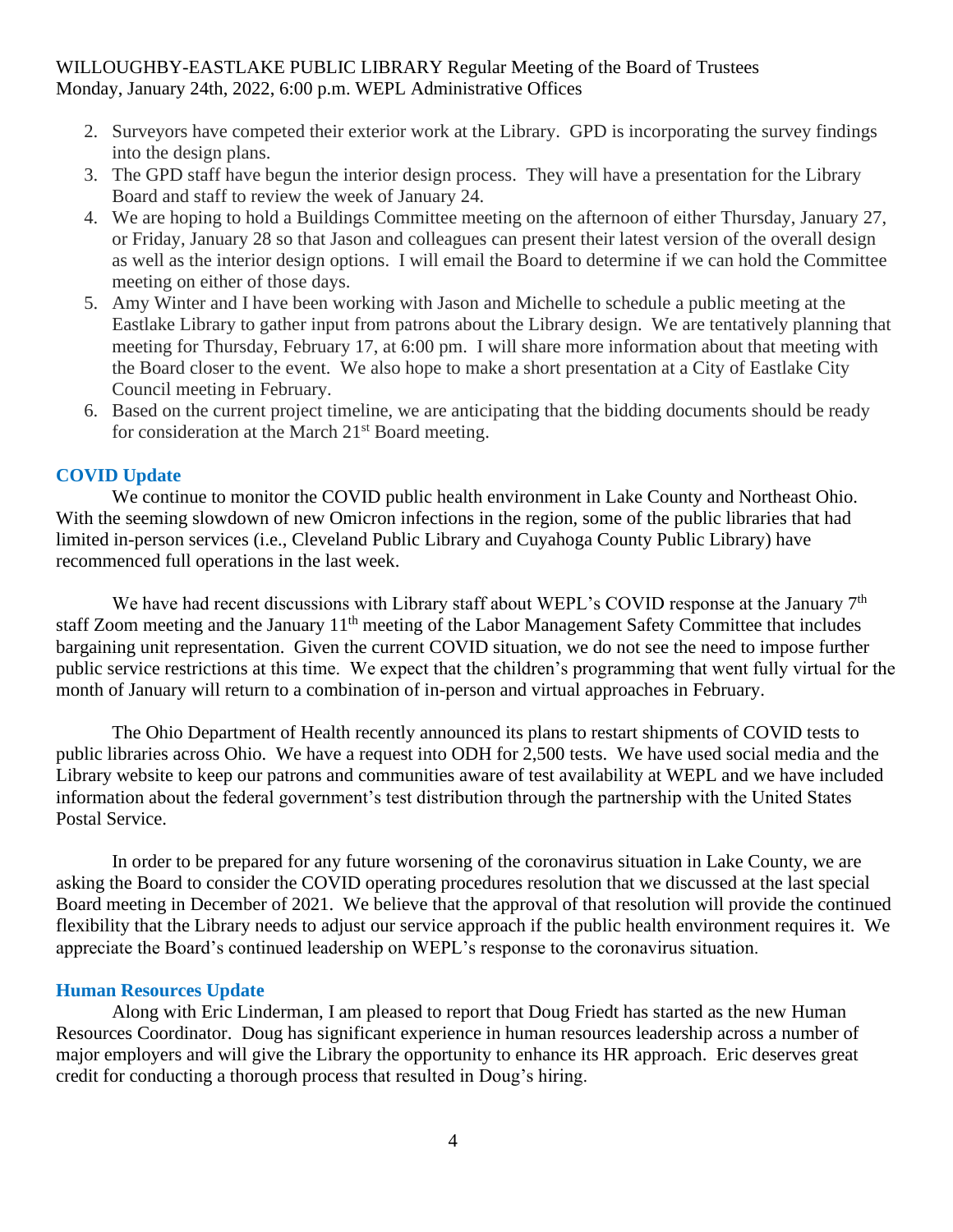With Doug's arrival, we can begin the process of filling the Marketing/Public Relations Manager position. The position was posted in the fall of 2021, and we have a number of experienced professionals who have applied for the position. I anticipate that we will conduct the interviews in February.

Eric and I have started discussions with Doug about collaborating to create a thoughtful and affordable succession planning process so that WEPL can be prepared for transitions in its management ranks in the future. We look forward to discussing our succession planning approach with the Board later in 2022.

# **Deputy Director's Report/Eric Linderman**

### **Hiring and Onboarding**

As Rick shared in his report, we have started working with Doug Friedt and we are happy to have him on board. So far, I have introduced him to a lot of the routine human resources work we do, and we have also begun to take a look at plans for hiring a new Marketing & Public Relations Manager and ideas for an internship program for high school students.

Tracey Fowler has also started as our new Public Services Support staff member (floater). For this position we have developed a two-month training program that includes one week of circulation training at each of the four libraries, followed by one week of reference training, again, at each of the four libraries. At this time Tracey has completed her circulation training and has begun her reference training at the Willoughby Library. At this time, we have a part-time Library Associate 2 position open at the Eastlake Library, which is scheduled for 16 hours per week. We have received many applications, as well as internal bids for this job, and have scheduled interviews for the week of January 24.

### **Texting Service**

I have been working with some of our managers to introduce an option for communicating with our patrons via text message. I am looking closely at an option provided by TextMyGov, who specializes in providing this service for government organizations.

With the addition of this technology, our patrons will have the ability to text us key words from a smart phone to retrieve instant information and links to material that we want to share. Furthermore, it will be possible to maintain texting groups focused on particular topics, such as storytimes or historical programs. Whenever we have new information to share, we will have the ability to send it directly to patrons' phones.

I have budgeted \$9,750, based on the first-year cost including setup and implementation for TextMyGov. Whether we work with that company or an alternative, I hope to be ready to provide this type of communication for the promotion of our services soon.

## **Communications & Development Report/Michelle Hudson**

A complete list of monthly programs and events was forwarded to Lake Community News (Eastlake Gazette, Willoughby Times, Willowick Courier), Today's Family, County Kids, Northeast Ohio Parent and Northeast Ohio Boomers for inclusion in their upcoming issues.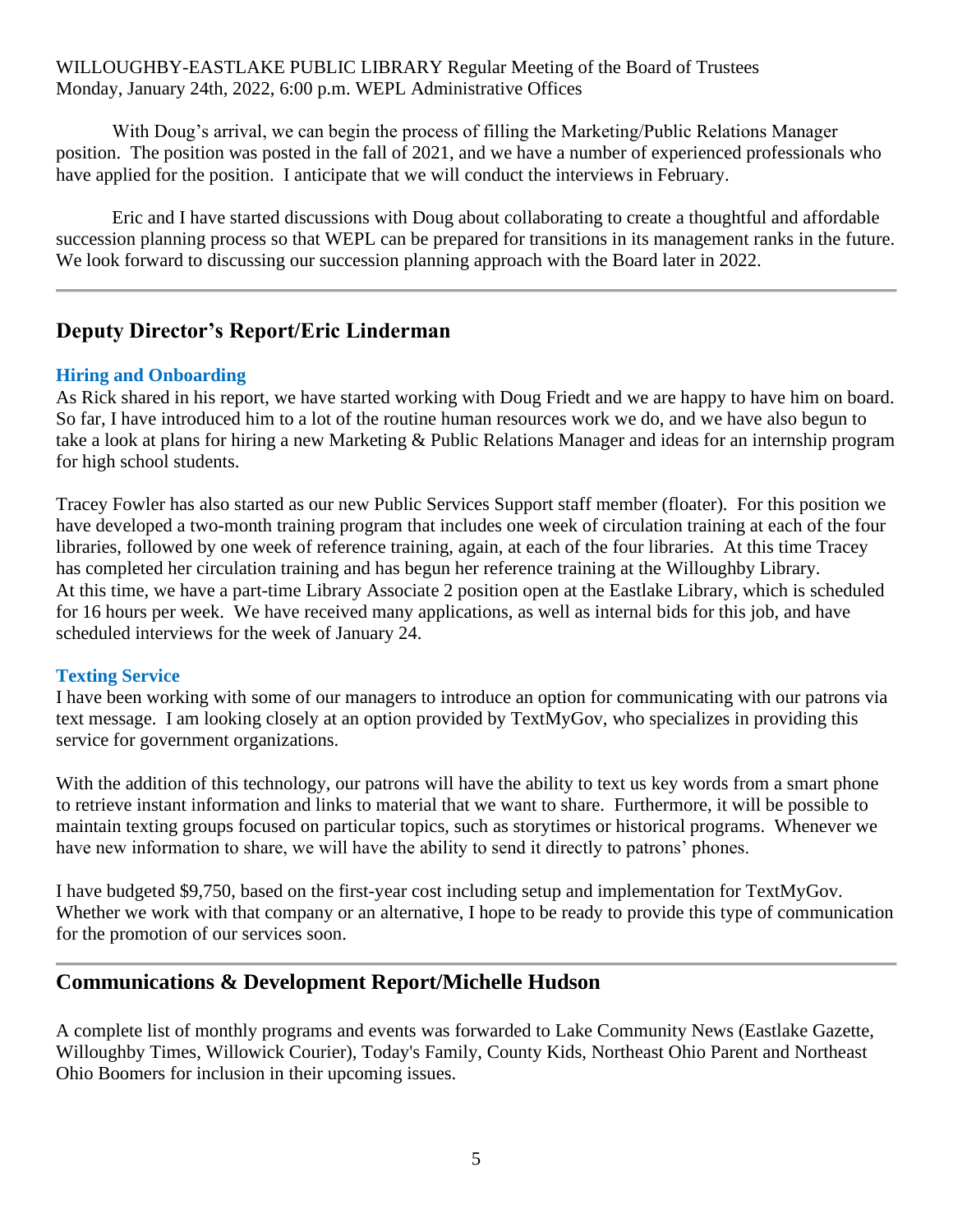Individualized press releases appeared in The News-Herald promoting January events. [Willoughby-Eastlake](https://www.news-herald.com/2021/12/25/tnh-l-welibraryprograms-1226/) Library unveils slate of free programs for January (news-herald.com) [Willoughby Hills Public Library hosting a teen magic class –](https://www.news-herald.com/2022/01/10/willoughby-hills-public-library-hosting-a-teen-magic-class/) News-Herald [Willowick Library hosts yearlong series on survival skills \(news-herald.com\)](https://www.news-herald.com/2022/01/13/willowick-library-hosts-yearlong-series-on-survival-skills/) [Willoughby Public Library hosting 'A New Year, A New You' –](https://www.news-herald.com/2022/01/10/willoughby-public-library-hosting-a-new-year-a-new-you/) News-Herald ['New Year, New You' program provides time to reset, regroup with Willoughby-Eastlake Public Library –](https://www.news-herald.com/2022/01/15/new-year-new-you-program-provides-time-to-reset-regroup-with-willoughby-eastlake-public-library/) [News-Herald](https://www.news-herald.com/2022/01/15/new-year-new-you-program-provides-time-to-reset-regroup-with-willoughby-eastlake-public-library/)

The W-E Library Boosters have approved funding for the following program: *SymFunny at Willoughby Library – April 25, 2022*

The Boosters also received a donation in the amount of \$100 via the Progressive Matching Gift Program-Progressive Insurance Foundation.

Fine Arts in Willoughby and WEPL will team up to host a painting party event in conjunction with the Summer Reading Program.

WEPL will be sponsoring KidShow at the Great Lakes Mall scheduled for March 26 & 27.

# **Collections & Digital Services Report/Carol Tuttle**

### Digital Services

Carol was contacted by the NewsBank representative to let us know that our database could be upgraded with the image version of The News-Herald, allowing patrons to view the current day's paper as well as continue to be able to search full text articles from older papers. We added this enhanced subscription at the end of December. The News-Herald Collection has already shown significant remote and on-site usage in the first few days of January.

### MAP/Collection Services

Acquisitions and processing ended smoothly for 2021. The Materials budget ended the year meeting its target for spending. Encouraging building selectors to order more of their budget earlier in the fall months helped more materials arrive before the fiscal year closed at the end of December.

The 2021 Reading challenge *10 to Try* created by Amanda Schoen concluded in December, and there were over 200 participants. One winner chosen from each building won a gift card as their prize.

We are starting the year with some Materials Budget funds shifted to Emedia from physical materials due to a change in the way our collection has circulated over the last three years. Emedia usage has increased 20% since 2019, and circulation of physical format materials has dropped significantly in the same time period due to pandemic impact and format shifts. The overall materials budget amount is remaining the same but about 10% of the physical format budgets are being shifted toward Emedia.

### ILL/Clevnet

WEPL performed well in the CLEVNET ILL activity during a second consecutive challenging year. WEPL was in second place behind CPL for the number of sent items (244,182) and tenth for the number of items received in (131,157). The consistency of our STAT delivery service since September is due to our previous Priority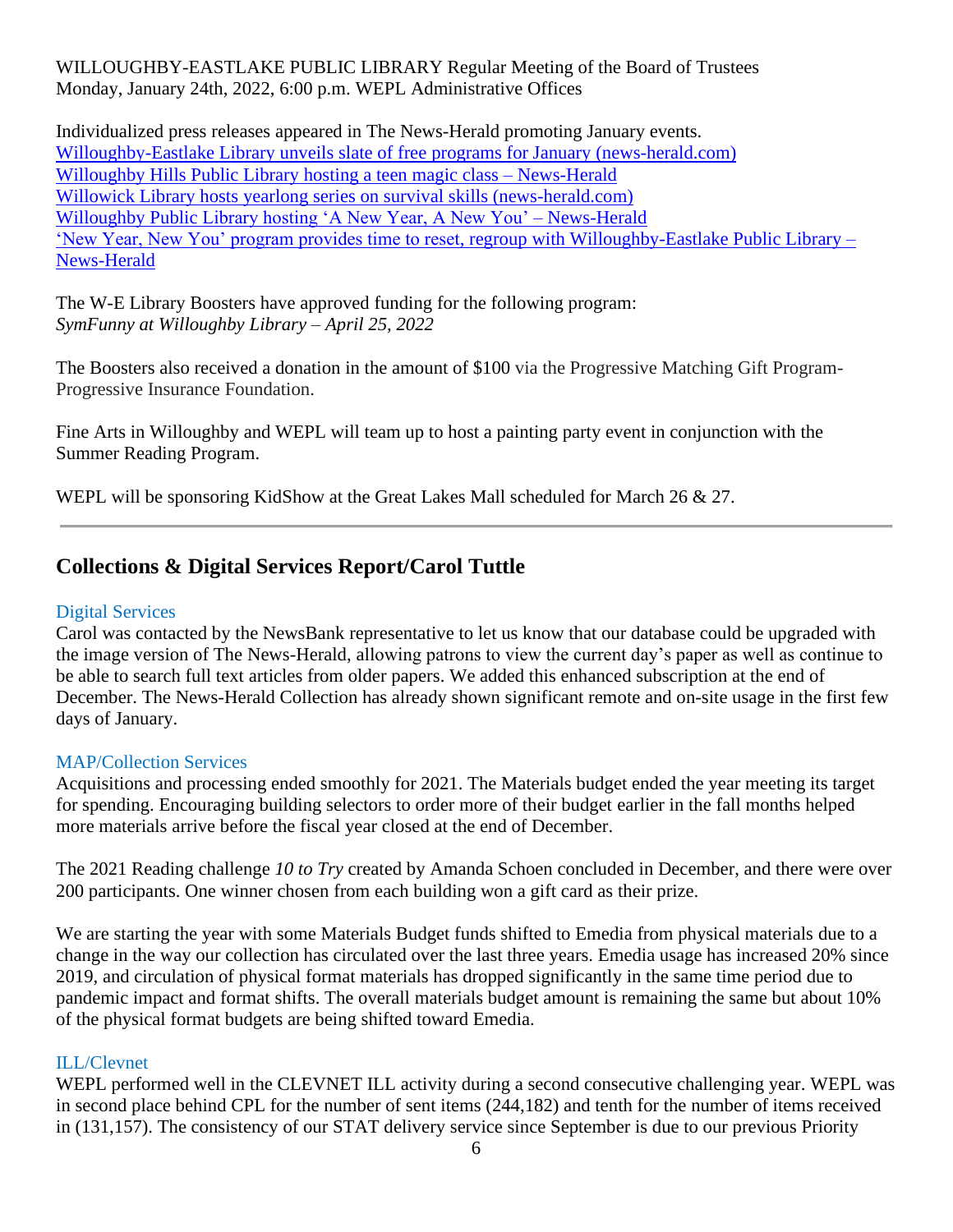driver taking the job, and Karen and Teresa's excellent rapport and communication with him. Our MAP/ILL staff congratulated delivery driver Rock with a certificate, applause, and donuts.

# **Eastlake Library Branch Report/Amy Winter**

### Adult Services:

Looking forward into December of this year, Eastlake hosted an online presentation on Oct. 4th for our patrons, "Pearl Harbor: the 80th Anniversary". Mr. Eric Rivet, Chief Curator from the Western Reserve Historical Society, did a superb job presenting the program, which showed past historical details along with present up to date information of the Pearl Harbor National Memorial in Hawaii.

Tammy Beuck received her recertification as Public Librarian by OLC on September 16, 2021.

## Children's Services:

The "Whooose Bones are Those?" virtual program was a hit with participants. They each received owl pellet dissection kits, and together we had fun learning about owls and finding bones in the pellets. We even had a family in Oklahoma participating!

Those who got to participate in "Native Tales & More with Joseph Bruchac" were treated to a fantastic hour of storytelling fun from this award-winning author. We were very lucky to have hired him and that he was able to work within our budget.

Throughout the month of November, all families are invited to take part in the Junior Detectives Scavenger Hunt. It features a wide variety of puzzles to solve, and those who complete it will receive prizes!

# **Willoughby Library Branch Report/Deb Mullen**

Willoughby Library wrapped up 2021 with our slate of winter/holiday themed programs all on Zoom and all having good attendance. We then started the new year holding our signature program New Year New You on January 15.

This year was very challenging to plan due to all the back and forth with Covid. We were very invested in utilizing our video equipment to have a hybrid programming situation. However, it was difficult to find presenters willing or able to present in person. Fortunately, local author and life coach Emily Capuria rescued us by presenting via Zoom. We were also prepared for anyone who wanted to view the presentation at the library as Emily provided us handouts and we had the meeting room set up. Pamela Spadaro presented live, and we attempted to stream it to Facebook Live but ran into some technical difficulties, which Admin is kindly in the process of assisting us in fixing. Our final presenter was former staff member Karin Zito presenting on how to utilize the Instant Pot for healthy cooking, which was very well received.

Thanks to Library Associate 2 Emily Bartley, we also partnered with two local businesses, Wholesome Hippie and Mindful Market, to provide samples of their healthy products. Mindful Market has a wide selection of granola bites in many flavors, among many other products, which are excellent. I was new to Wholesome Hippie, but I can now highly recommend the Chia Pudding; it is outstanding! You can find out more about